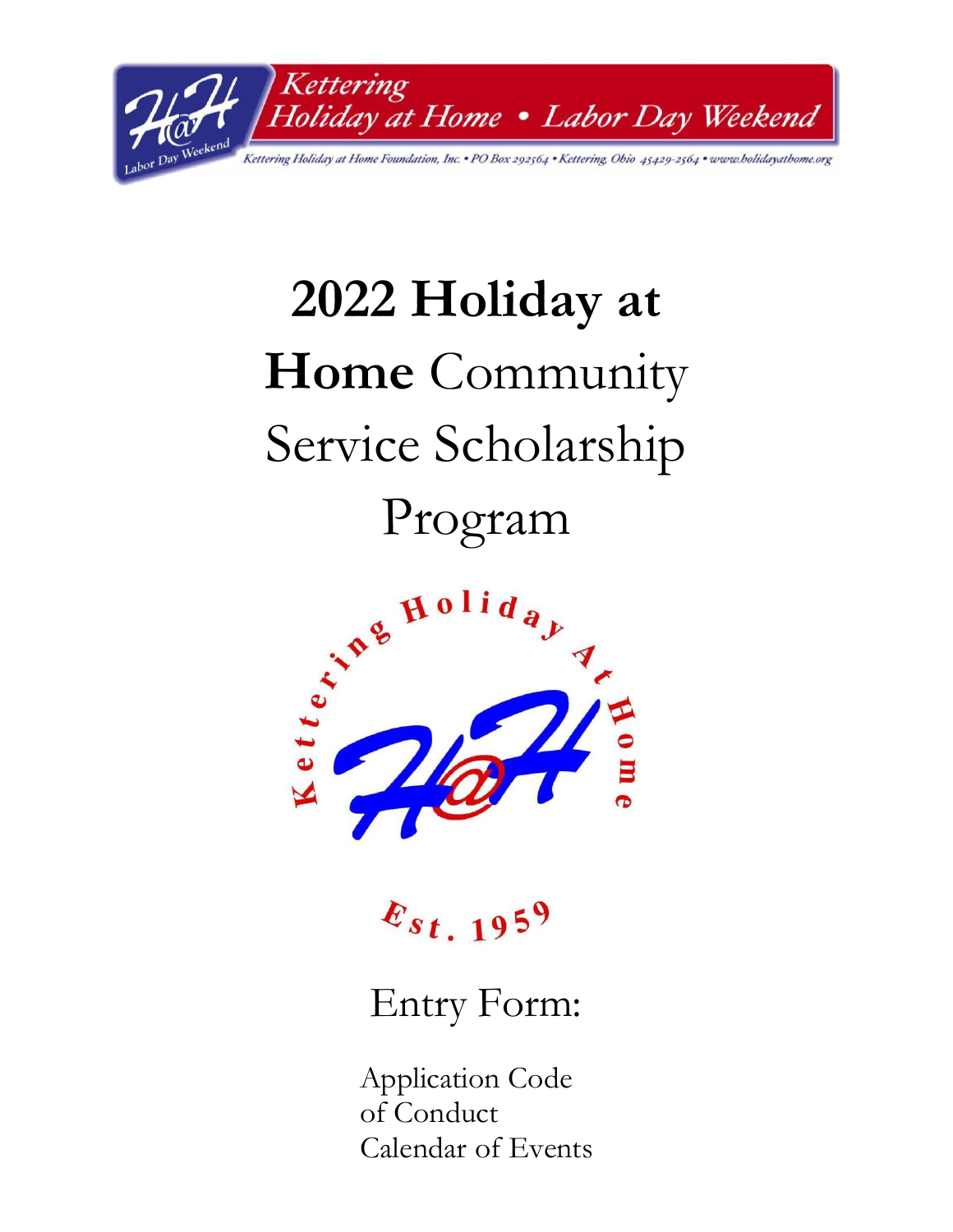### Kettering Holiday at Home Scholarship Program

#### **Applications must be submitted by Thursday, June 30, 2022 and must include:**

- 1. Signed Code of Conduct
- 2. The community service essay of 1,200 words or less
- 3. Two good quality wallet sized head photos (these will appear in our event poster andnewspaper) *Entries will be limited to the first 20 received*

# **Please type or print** Name: Name: Name: Name: Name: Name: Name: Name: Name: Name: Name: Name: Name: Name: Name: Name: Name: Name: Name: Name: Name: Name: Name: Name: Name: Name: Name: Name: Name: Name: Name: Name: Name: Name: Name: Name: Name: Local Phone: Email: Email: Email: Email: Email: Email: Email: Email: Email: Email: Email: Email: Email: Email: Email: Email: Email: Email: Email: Email: Email: Email: Email: Email: Email: Email: Email: Email: Email: Email: Local Address: City: State: Zip Code: High School: Graduation Date: Graduation Date: College: Major: College year, as of Fall 2022: Freshman Sophomore Junior Senior *(please circle one)* Anticipated College Graduation Date: Mother's Name: Father's Name: Father's Name: The Mother's Name: The Masseum of the Masseum of the Masseum of the Masseum of the Masseum of the Masseum of the Masseum of the Masseum of the Masseum of the Masseum of the Mass T-Shirt Size\_\_\_\_\_\_\_\_\_\_\_\_\_\_\_\_\_\_\_ **Please tell us about yourself (you may attach additional information on another sheet).** Community Service Involvement: Activities and Interests:

\_\_\_\_\_\_\_\_\_\_\_\_\_\_\_\_\_\_\_\_\_\_\_\_\_\_\_\_\_\_\_\_\_\_\_\_\_\_\_\_\_\_\_\_\_\_\_\_\_\_\_\_\_\_\_\_\_\_\_\_\_\_\_\_\_\_\_\_\_\_\_\_\_\_\_\_\_\_\_\_\_\_\_\_\_\_\_\_\_\_\_\_\_

Fun Facts about Yourself: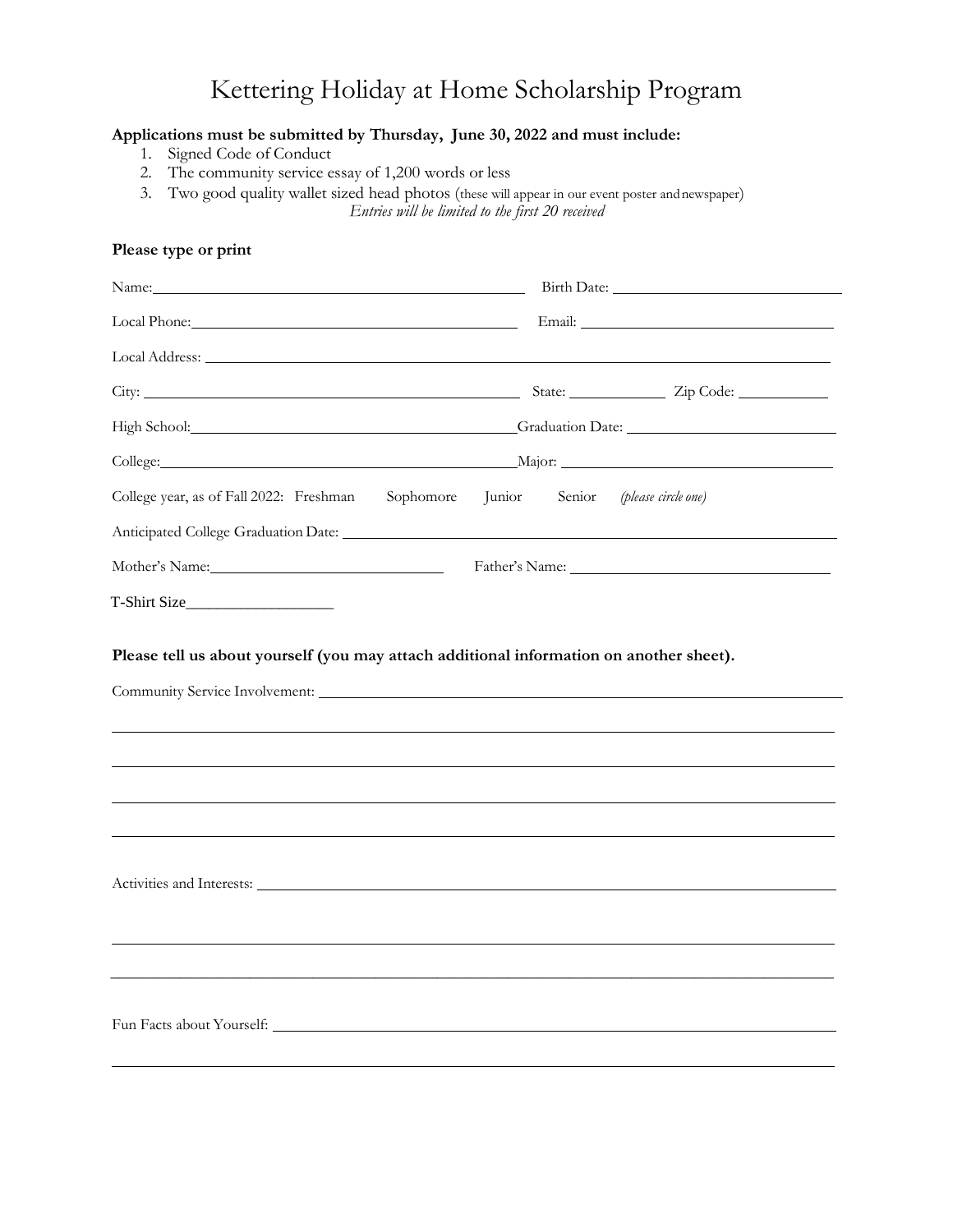

Greatest Achievement to Date:

What is the greatest need in your community and how what do you believe could be done to fulfill that need?

#### **Scholarship Information**

There will be three recipients awarded and selected by total scores obtained from the community service essay question and their personal interview. The first place winner of the Kettering Holiday at Home Scholarship Contest will receive a \$3000 scholarship. The second place will receive \$2000 and Third place \$1000 payable directly to the college you are attending.

An official awards ceremony will held at the Holiday at Home Gala on Saturday, September 3 2022.

Scholarship checks will be written out to the college/university or trade school where the awardee is an enrolled student at the beginning of the student's first Fall semester following the contest. If the student is currently enrolled as a college student, a check will be sent to the school following the Holiday at Home Festival.

#### **Essay Prompt on Community Service**

Using a separate sheet, in 1,200 words or less, tell the committee about the most fulfilling community service activity you have participated in and how it changed you as a person.

#### **Return application, code of conduct, photos, and essay to:**

**Tammy Lawson Scholarship Chairperson** 5215 Millcreek Rd. Kettering, OH 45440 **(937)689-6786**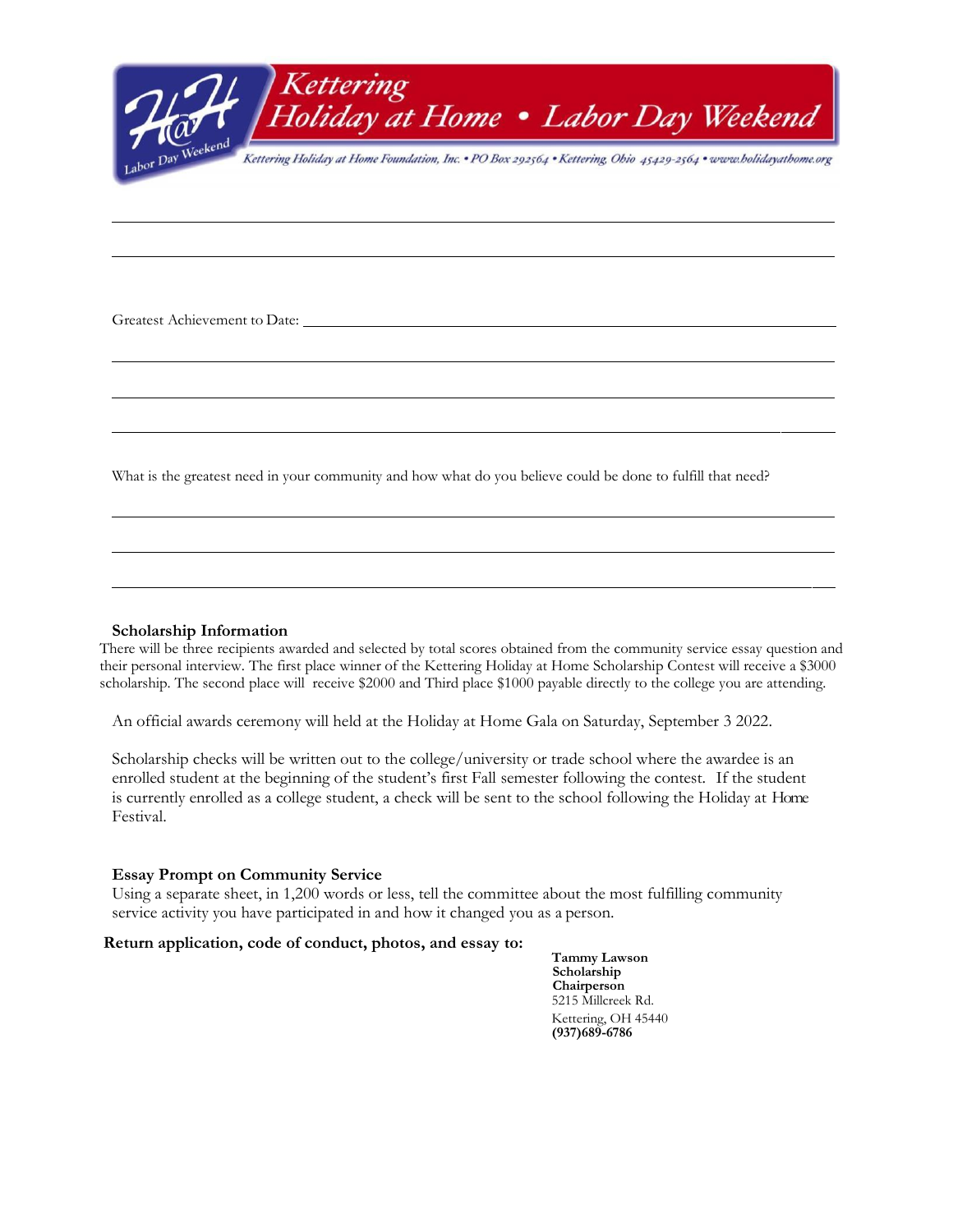

## Kettering Holiday at Home Scholarship Program: Code of Conduct

Being awarded the Community Service Scholarship is both an honor and a responsibility. As such, organization expects all participants in the Community Service Scholarship Program to comply with the following code of conduct:

- 1. Applicants or applicant's immediate family member must be a resident of the cities of Bellbrook, Beavercreek, Centerville, Kettering, Miamisburg, Moraine, Oakwood, or West Carrollton, *or* the townships of Beavercreek, Miami, Sugarcreek orWashington.
- 2. Applicants must be 17 to 21 years old on the day of the Judges Interview.
- 3. The Holiday at Home Foundation sponsors the Community Scholarship Program.
- 4. Applicants cannot have received the Holiday at Home Scholarship Award in the past.
- 5. Applicants must follow the directions of the ScholarshipChairperson(s).
- 6. Applicants will not participate in harmful, malicious, inflammatory, defaming or slanderous speech or towards Kettering Holiday at Home Foundation, its contestants, volunteers, judges, and/or sponsors, whether it be oral, written, or otherwise conveyed during competition or reign.
- 7. Applicants must remember that their social networking site(s) (i.e. Facebook, Instagram, Twitter, YouTube, Snapchat, etc.) page content, as well as any other internet website(s) or web page(s), is considered a reflection on them as a contestant and/or titleholder and the Kettering Holiday at Home Foundation.
- 8. Applicants must maintain a professional demeanor that upholds the moral character, honor, and status of the Community Service Award recipient.
- 9. Finalists must agree to attend all designated activities scheduled by the Kettering Holiday at Home Foundation as well as all scheduled events planned Labor Day Weekend as set forth by the planning committee. These activities are as follows: VIP Luncheon, Holiday at Home Parade and The Gala Saturday evening September 3 and other events/activities that may occur.
- 10. Applicants will be interviewed by 3 judges to determine final awardees either in person or by zoom depending on CDC guidelines at that time. (Time and Date TBA)

Failure to follow the Code of Conduct and associated eligibility requirements and other rules may result in immediate exclusion from competition or, if currently a finalist, the forfeiture of awards, prizes, and the inability to compete in future Holiday at Home Scholarship Competitions.

*I have read, understood and agree to abide by the Code of Conduct as stated on this document. This will be enforced while I am competing in this competition. If selected as a Finalist, these rules and guidelines will remain in effect throughout the competition and over the Labor Day weekend.*

Contestant's Signature:

Date:

Parent/Legal Guardian's Signature: *(if under the age of 18)*